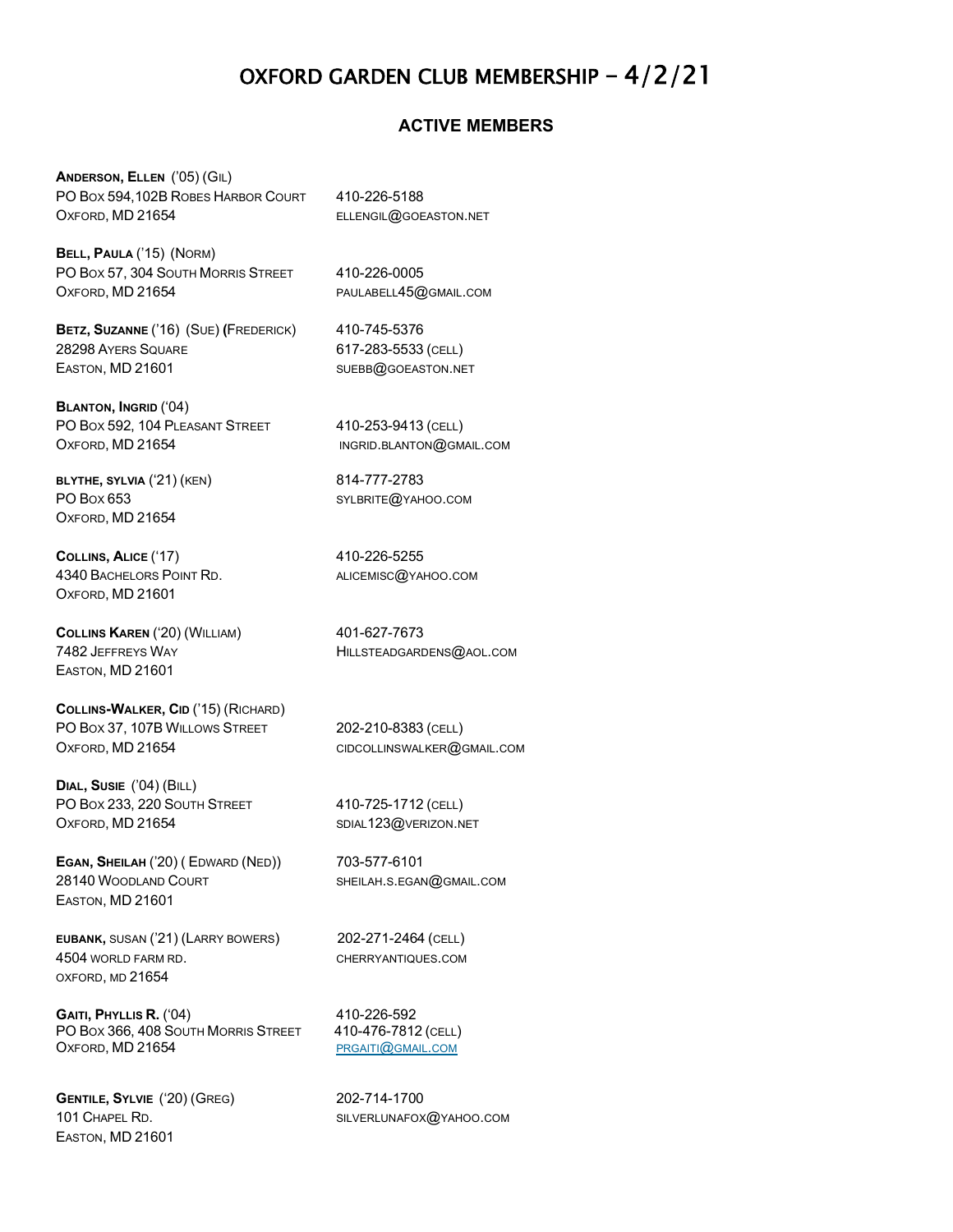**GIBSON MARY** ('20) (KEVIN) 301-461-9535 EASTON, MD 21601

**GREENHAWK, CONNIE** ('04) PO BOX 253, 713 SOUTH MORRIS STREET 410-226-5266 OXFORD, MD 21654 [BUTTERFLY](mailto:butterfly1016@verizon.net)1016@VERIZON.NET

**HOLMAN, TERRY** ('13) (RICK) 28376 VILLAGE LAKE WAY 908-963-9227 (CELL)

**JELICH, CAROL** ('19) (JOE ) 410-827-7759 28293 AYERS SQUARE 410-490-1359 (CELL)

**JESSUP, PATRICIA** ('04) (LAWRIE) 410-226-0231 PO BOX 46, 103 PLEASANT STREET 410-829-6935 (CELL) OXFORD, MD 21654 [PATRICIAJESSUP](mailto:patriciajessup8@msn.com)8@MSN.COM

**LITTY, SUZANNE** ('18) (JIM FOSTER) PO Box 603 410-310-4151

**MADARY, LUANN** ('09) PO BOX 657, 217 SOUTH MORRIS STREET 410-829-0976 (CELL) OXFORD, MD 21654 LMADARY@GMAIL.COM

**MAGUIRE, ROBERTA** ('19) (CHARLES) 313 S. AURORA ST. 615-948-4934 (CELL)

**MIDDLETON, JUNE** ('17) 27855 BENT FARM LANE 410-822-7655

**MIDDLETON, SUSIE** ('20) (EDWARD) 410-228-5656 7050 THOMAS LANE 443-604-7677 (CELL) EASTON, MD 21601 SIM21613@GMAIL.COM

**RAMBO, PHYLLIS** ('04) 410-226-5404 PO BOX 436, 201 SOUTH STREET 410-458-0651 (CELL) OXFORD, MD 21654 [PPRAMBO](mailto:pprambo@verizon.net)@GMAIL.COM

**REEDY, MARILYN** ('19) (DOUG) 504 BAINBRIDGE PLACE 301-305-9184 (CELL) EASTON, MD 21601 BOATMAGGIE @GMAIL.COM

**REYNOLDS, PATRICIA** (TRISH) ('10) (TOM) 410-226-5290 PO Box 425, 26998 OxFord Road 410-253-1983 (CELL) OXFORD, MD 21654 PKR269982GMAIL.COM

**RICE, RENNIE** ('16) (KEN) PO BOX 2289 443-385-0832 (CELL) OXFORD, MD 21654 [CURLINGFUN](mailto:curlingfun@gmail.com)@GMAIL.COM

408 AUGUST ST. GIBSON.MARY56@GMAIL.COM

EASTON, MD 21601 [THERESEHOLMAN](mailto:thereseholman@gmail.com)@GMAIL.COM

EASTON, MD 21601 [CAROL](mailto:carol.jelich@gmail.co).JELICH@GMAIL.COM

OXFORD, MD 21654 SHANKSINTERIORDESIGN@GMAIL.COM

ROBERTADMAGUIRE@GMAIL.COM

OXFORD, MD 21654 JUNE.[MIDDLETON](mailto:june.middleton@gmail.com)@GMAIL.COM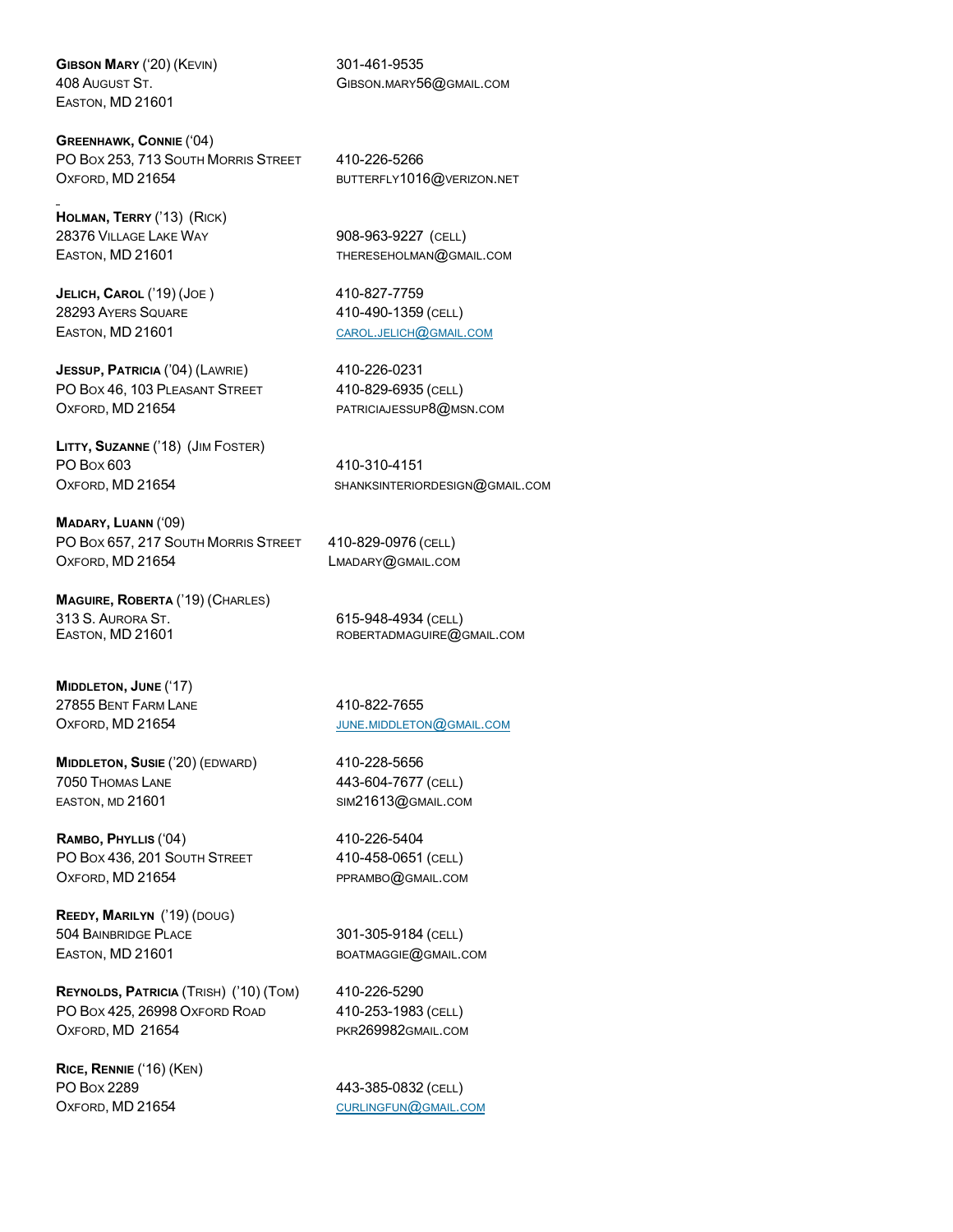**WAGNER, GINNY** ('13) (RICHARD) PO Box 515, 102 TRED AVON AVENUE 703-919-8261 (CELL) OXFORD, MD 21654 GINNYRWAGNER@AOL.COM

**WILLIAMS, DOROTHY** ('15) (RICHARD RAWLINGS) 4534 WORLD FARM ROAD 202-403-7104 (CELL) OXFORD, MD 21654 DBW.CBFI@GMAIL.COM

**WILSON, LINDA ('10)** (TIM) PO BOX 214, 214 SOUTH ST. 410-236-1340 (CELL) OXFORD, MD 21654 LINDAANN@GMAIL.COM

**WRIGHTSON, SANDY ('04)** (SKIP) 28522 ALMSHOUSE ROAD 410-822-0205 OXFORD, MD 21654 [SBWRIGHTSON](mailto:sbwrightson@gmail.com) @GMAIL.COM

### **ASSOCIATE MEMBERS**

**ABRUZZESE, CAROLE** ('12) 410-725-0885 PO Box 122 THESHORE\_98@YAHOO.COM 107 STEWART ST. OXFORD, MD 21654

**DAVIS, MARY (MARIE)** ('04) (TOM) 410-770-5258 4774 SAILORS RETREAT ROAD 302-354-3612 (CELL) OXFORD, MD 21654 MARIETHESCOTT@GMAIL.COM

**HUTCHINSON, ELIZABETH** ('04) (CURT) 5771 DEEP WATER DRIVE 410.822.9049 OXFORD, MD 21654 [ELIZHUTCHINSON](mailto:elizhutchinson@icloud.com)@ICLOUD.COM

**MYLES-TOCHKO, CHRIS** ('04) (JOHN TOCHKO) PO BOX 276, 202 SOUTH STREET 410-226-0084 OXFORD, MD 21654 [CMTOCHKO](mailto:cmtochko@gmail.com)@GMAIL.COM

**NOLAN, MERYL** ('08) 10-226-5415 4260 WINDRUSH ROAD 410-253-1415 (CELL)

**REED, CINDY** ('04) **(**JIM) PO BOX 535,114 FIRST STREET 410-226-5795 OXFORD, MD 21654 CINDY@[OXFORDMD](mailto:cindy@oxfordmd.com).COM

**RICHARDS, NANCY** ('08) (RICK) 410-226-5161 PO Box 97, 102 BENONI STREET 610-213-7136 (CELL) OXFORD, MD 21654 RICKNANCYRICHARDS@GMAIL.COM

**RUARK, KAY** ('11) (DONALD) 6702 OXFORD ROAD 410-820-490 EASTON, MD 21601 KAYRUARK@AOL.COM

**SMITH, MARSHA** ('04) 5050 GABRIEL'S LANDING ROAD 410.819.0395 OXFORD, MD 21654 [MDBSMITH](mailto:mdbsmith125@aol.com)125@AOL.COM

OXFORD, MD 2165 MERYLNOLANINTERIORS @ YAHOO.COM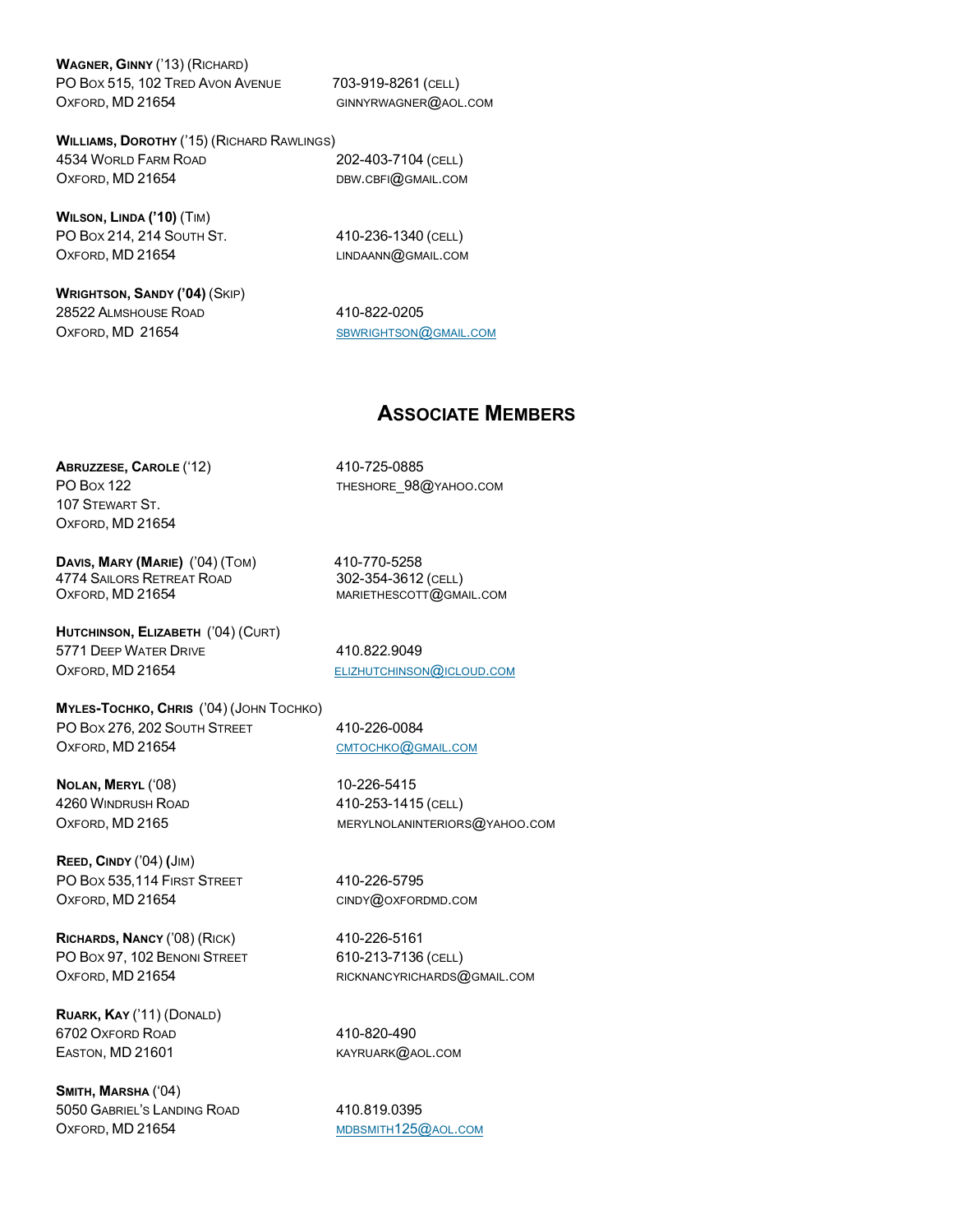**STEVENS, BONNIE** ('04) (RAY) PO BOX 208, 209 NORTH MORRIS STREET 410-226-5383 OXFORD, MD 21654 BONNIESTEVENS@GOEASTON.NET

## **FRIENDS**

| GLENN, ELLIN ('04) (MORRIS) |
|-----------------------------|
| P.O. Box 629                |
| OXFORD, MD 21654            |

410-226-5429 [ELLINGLENN](mailto:ellinglenn@aol.com)@AOL.COM

**GUERRIERI, MARYBETH** ('14) 410-226-1105 PO BOX 164, 211 NORTH MORRIS STREET 443-880-8008 (CELL) OXFORD, MD 2165 MGUER@ATLANTICBB.NET

**JOHNSON, LISA** (WARD) ('04) 824 NORTHWEST DR 202-997-5965 SILVER SPRING, MD 20901 SAILLOFT@GMAIL.COM

**RAMSEY, SARAH** ('13) (BOB KELLY) PO BOX 405, 108 BONFIELD 410-226-5345 OXFORD, MD 21601 RAMSEY4019@GMAIL.COM

**ROBFOGEL, MARJORIE** ('06) (JIM) PO BOX 609, 207B NORTH MORRIS STREET 410.226.5275

**SCHILLER, ELLEN** ('18) 101 FIRST ST. 301-518-4856 OXFORD, MD 21654

**THORNDIKE, LOUISE** ('06) PO BOX 106, 318 TILGHMAN STREET 253.752.0647 OXFORD, MD 21654 LOUISETHORNDIKE@GMAIL.COM

**WANGSNESS, SARA** ('10) (DAVID) P.O. Box 386 420-226-5017 OXFORD, MD 21654 [SWANGNESS](mailto:swangness100@yahoo.com)100@YAHOO.COM

**WILSON, LINDA** ('10) (TIM) PO BOX 214, 214 SOUTH ST. 410-236-1340 (CELL)

OXFORD, MD 21654 [OXFORDHOME](mailto:oxfordhome214@atlanticbb.net)214@ATLANTICBB.NET